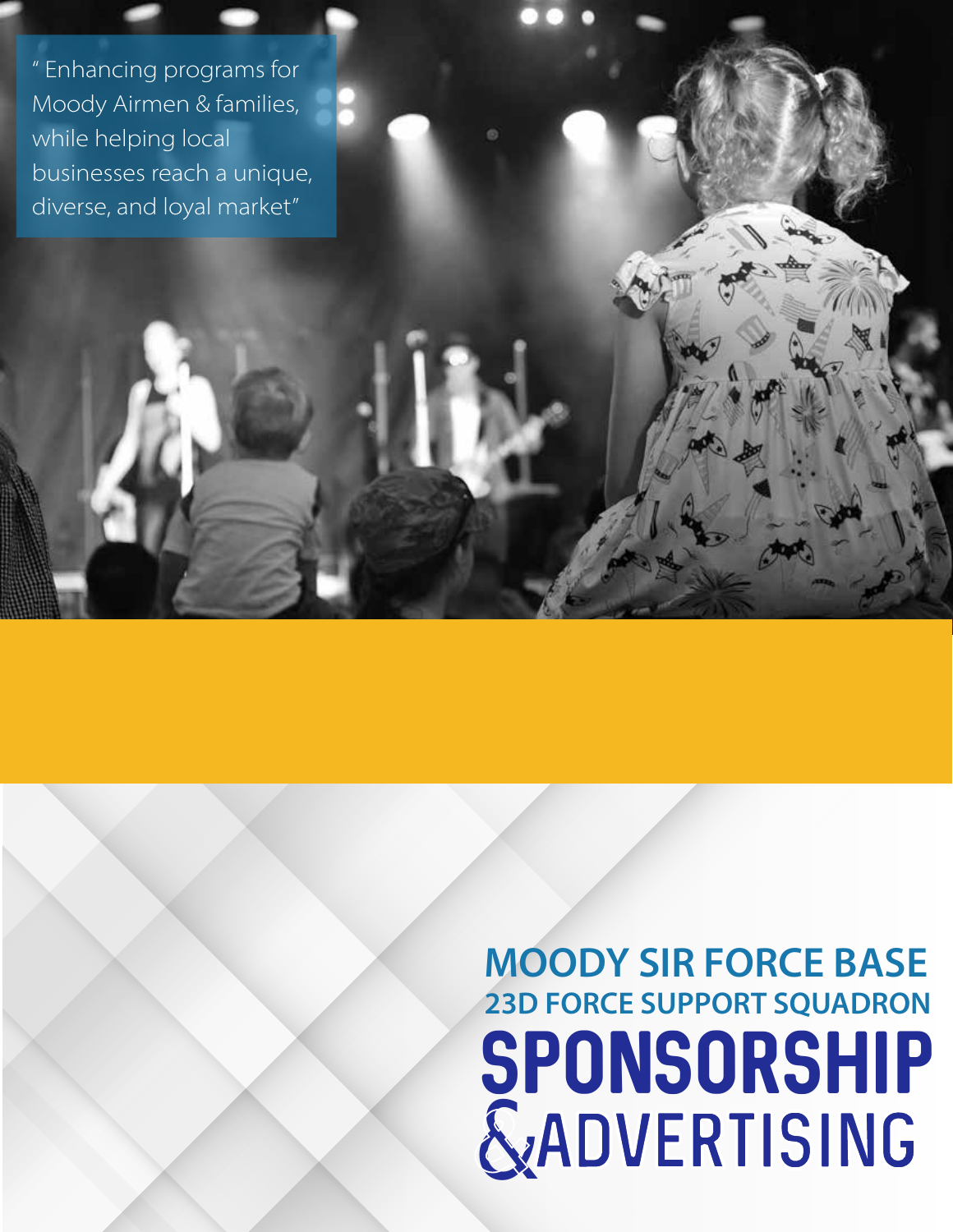

The Moody AFB community consists of U.S. active duty military personnel and civilians, as well as civilian employees that work in the military units and base services like dining facilities, recreation centers, the exchange and the commissary. The community also includes banks, credit unions, and local vendors.

As a part of the 23d Wing, the 23d Force Support Squadron is the "heart" of the Moody AFB community. We provide the very best in quality of life initiatives, programs, events, and activities for customers here at Moody.

- **Our facilities include:**
- **Arts & Crafts**
- **Auto Hobby Shop**
- **Bowling Center**
- **•Moody Inn**
- **Child Development Center**
- **Community Activities**
- **Information Learning Center**
- **Fitness Center**
- **Information, Tickets, & Tours O ce**
- **Outdoor Adventures**
- **•Moody Field Club**
- **Quiet Pines Golf Course & Grill**
- **Youth & Teen Centers**





Our location provides a unique opportunity for prospective sponsors and advertisers because the majority of our military & civilian community members are relatively new to the area - some of their first base - and in search of information about off base services and activities.

Service members and their families are used to a life of constant upheaval - starting over every few years with everything from new houses, stores, and hairdressers to new recreational activities, schools, and restaurants. And when stationed away from home, they tend to look to the base to provide information on the local community. Our sponsorship and advertising opportunities can help you get your message to this captive audience of thousands of diverse and loyal customers who are using our high-traffic facilities and attending our events. If you want to be known as a business that welcomes the military, the 23d FSS Sponsorship & Advertising program is the most direct way to reach potential customers and promote your business or service to the lucrative military



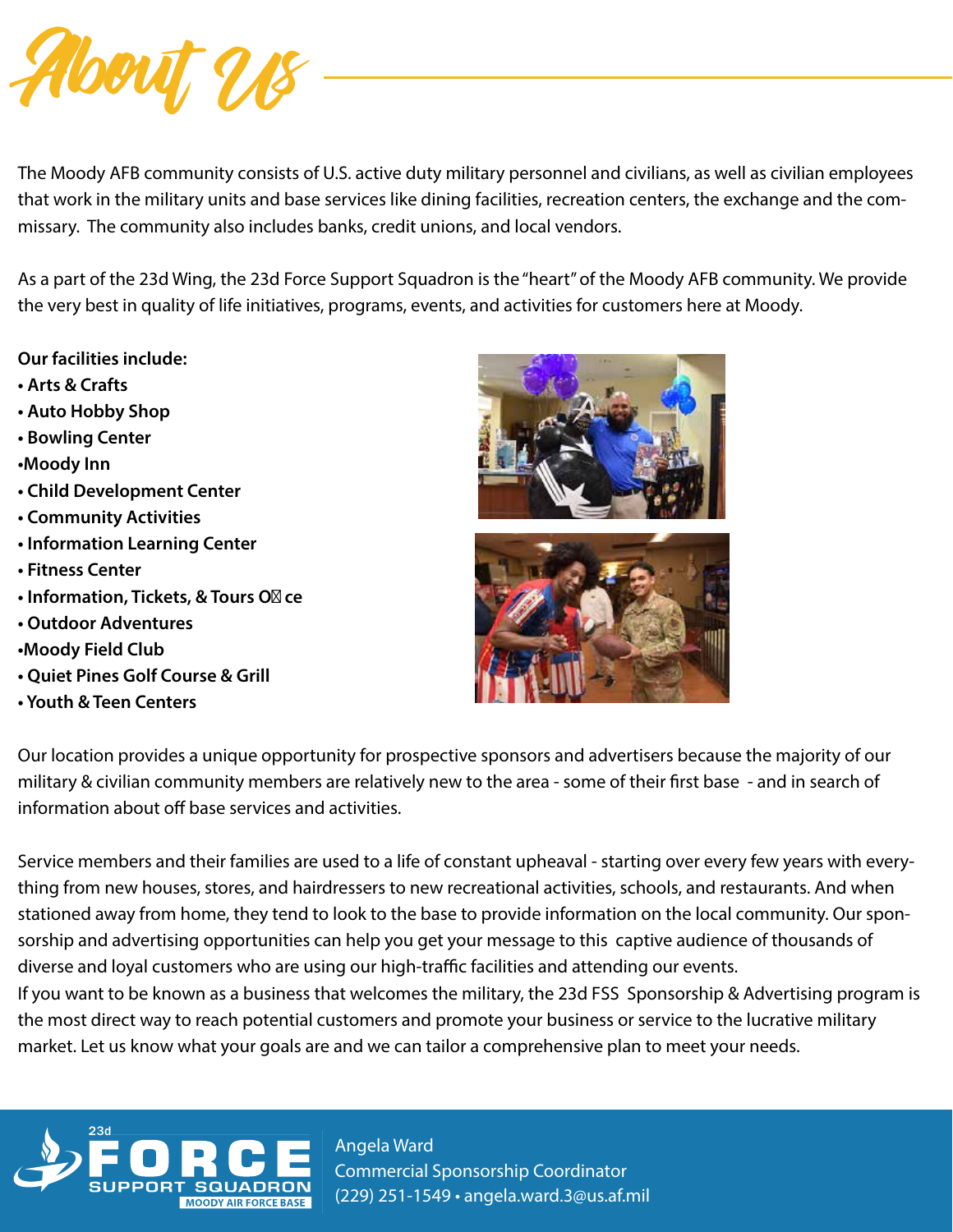

#### *WHAT IS SPONSORSHIP?*

The Commercial Sponsorship Program\* provides your business with the opportunity to increase visibility and awareness of your product and services within the Moody AFB community while enhancing and expanding the vital programs that contribute to the quality of life for Air Force members and their families.

#### *BENEFITS OF SPONSORSHIP*

As a commercial sponsor, your business will have high visibility and direct exposure to a large military community of over 11,000 personnel. Your business will be entitled to benefits which may include.

- *Direct exposure to the military market*
- *Pre-event promotion on signs displayed in prominent locations around the base, on the moodsyfss.com website, Facebook page, and electronic slides located in multiple FSS facilities*
- *Authorization to display banners, provide handouts & promote your business/products at sponsored base events*
- *Verbal recognition of contributions at the sponsored event*
- *Logo recognition on event signage*
- *Increased community relations and development of sponsor and product loyalties*



Cash to be used to offset the costs of events and programs



#### IN-KIND

Products or services to enhance events and programs, such as food and drinks, crafts, games, inflatables,<br>decorations, music, etc.

#### PRIZES

Merchandise, gift service-related prizes to be given away at an event

#### PROGRAM SUPPORT

Uniforms, equipment, medals, trophies, and/or equipment for various events and activities

#### GIFTS/DONATIONS

recognition for gifts and donations is limited. Gifts and donations in the form of cash, merchandise, and/ or services are always appreciated. However, publicity and



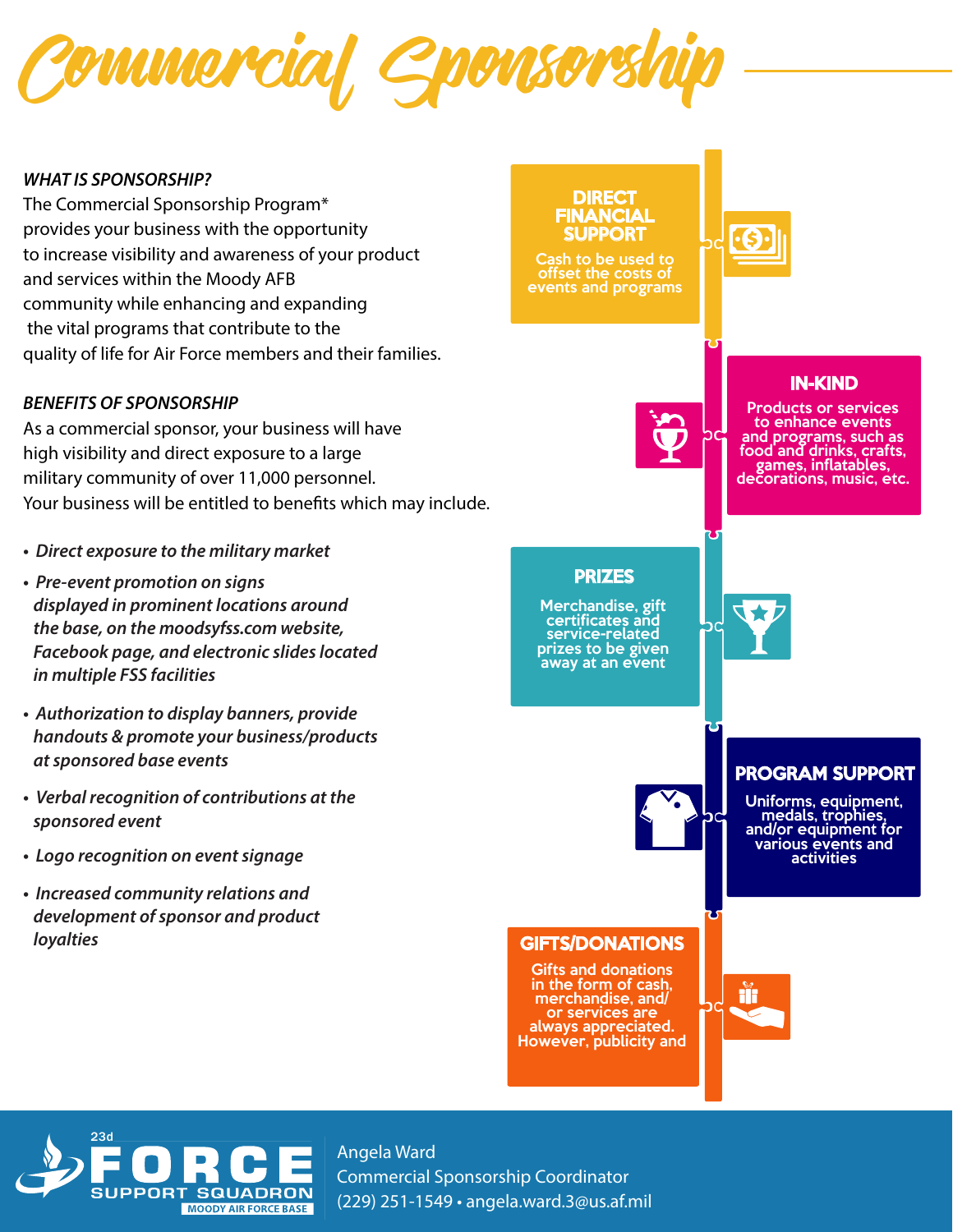Sponsorship Opportunities

The 23d Force Support Squadron provides over 400 different, specifically targeted events per year attended by a diverse array of potential customers. Let us know what your target market is and we can customize a sponsorship package to suit your needs!

*ANNUAL EVENTS* **Super Bowl (FEB) Father Daughter Dance (FEB) Mother Son Superhero Dance (FEB) Grassy Pond Easter Egg Hunt (APR) ITT Travel Show (APR) Easter Brunch (APR) Mother's Day Brunch (MAY) Pool Grand Opening (MAY) Summer Watersports (JUN-SEP) End of Summer Splash Bash (SEP) Trunk or Treat (OCT) Fall Concert (OCT) Indoor Turkey Shoot (NOV) Outdoor Turkey Shoot (NOV) Tree Lighting (DEC) Indoor Ham Shoot (DEC) Outdoor Ham Shoot (DEC) Santa's Workshop (DEC)**

*MONTHLY/QUARTERLY EVENTS* **BINGO at the SPOT Open Paintball Cork and Crafts Glow Golf Archery Fitness Center Runs Live Music Nights Bowling Video Gaming Event Pool Parties (Summer)**











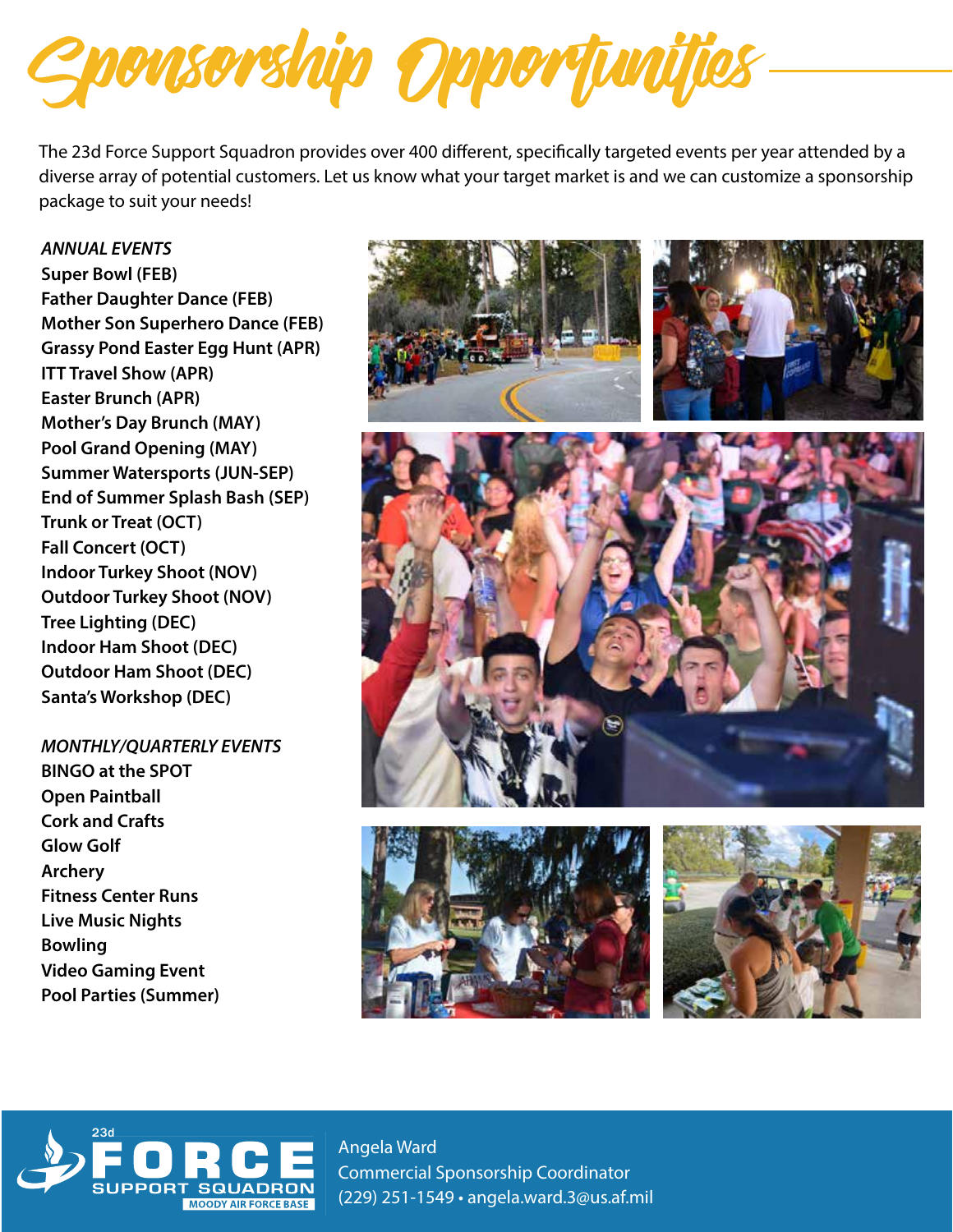onsorship Opportuni

## **HOW MUCH DO I**  *INVEST?*

The amount and kind of support you provide, as well as the opportunities offered to you are negotiable and *are based on a fair and equitable exchange of value. Sponsorship investment varies by events, as does the amount and type of exposure you receive. Your sponsorship may be in the form of cash, products or services, or a combination of all three. Sponsorship is NOT a charitable donation. We will do our part to ensure you receive the value you desire from your investment in Moody AFB. Our goal in every sponsor relationship is win-win!*

## **SPONSORSHIP PACKAGE DESCRIPTIONS**

## **SUPPORTING**

- Verbal recognition during the event.
- Logo recognition on fliers used to promote event throughout MAFB, on the 23 FSS Facebook page and website.
- Banner placement at the event (if sponsor provides banner).

## **CONTRIBUTING**

- Everything in the supporting package.
- Optional booth or display at event, to include table for informational materials and giveaway items provided by sponsor.
- **Conduct a drawing with** opportunity to gain customer contacts.

### **PARTNER**

- Everything in the supporting and contributing packages.
- Prime table location or large space at event for vehicle or product display.



Logo inclusion on event t-shirt (if applicable).

Snapchat filter (if applicable).

\*Sponsorship packages pricing varies by event.

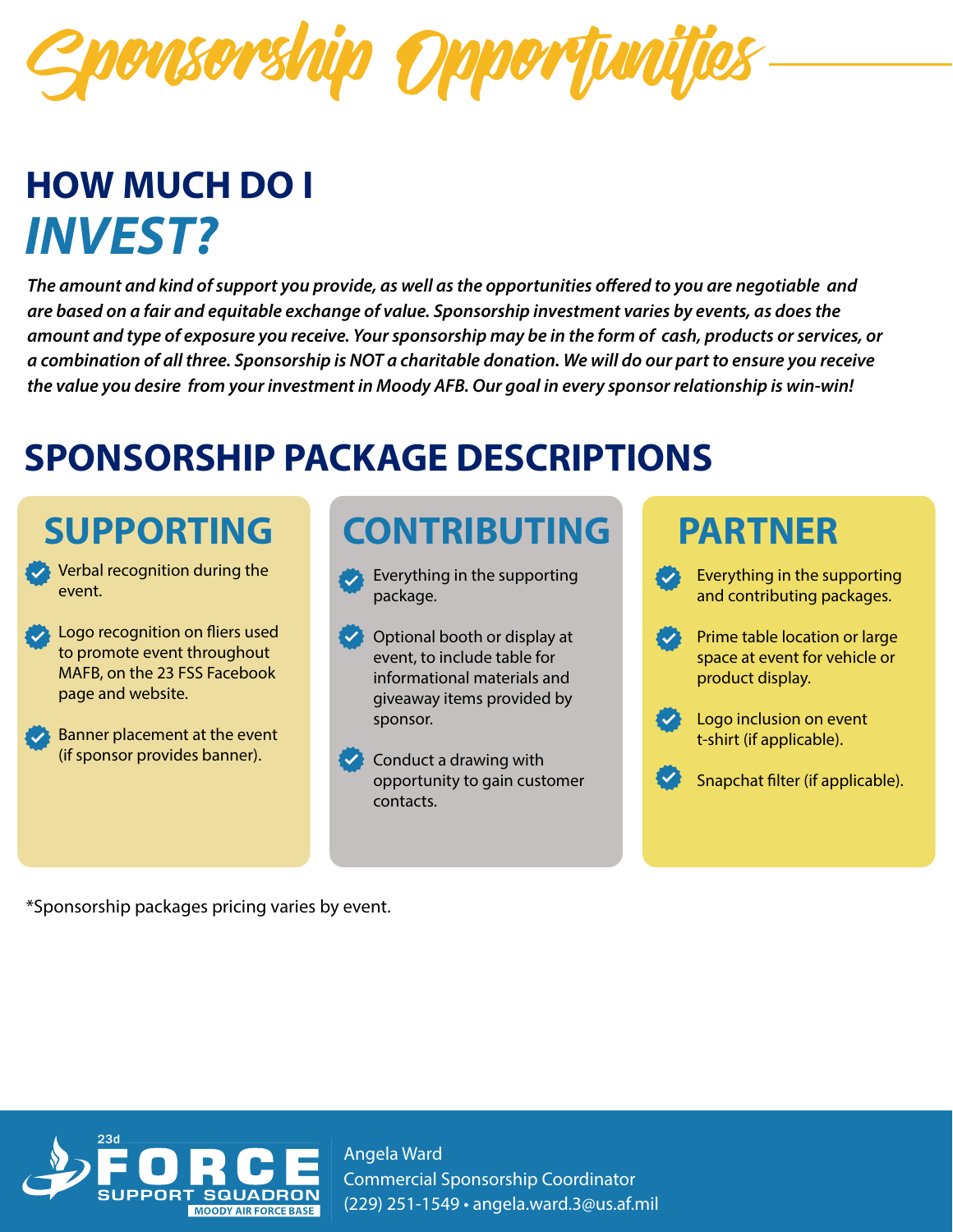

The Commercial Advertising Program offers the opportunity to display your company's information in a variety of *print publications and materials, as well as within the facilities. Advertising gives you the opportunity to target our community. Brand awareness is powerful; by partnering with Little Rock AFB you will quickly see the return on your investment.* 

### **MOODYFSS WEBSITE**

**An ad on the Moody FSS Website is a site link to your website from ours, directly connecting our visitors to your website. Your ad will be visible throughout the entire website which receives an average of 16,000 unique impressions per month.** 





## **PLUG INTO MOODY (E-NEWSLETTER)**

**An ad on the Plug Into Moody Week;y email gets you exposure to over 18,000 military including Active Duty, Reserves, National Guard, Retirees and civilians at Moody AFB and their spouses on a weekly basis.** 

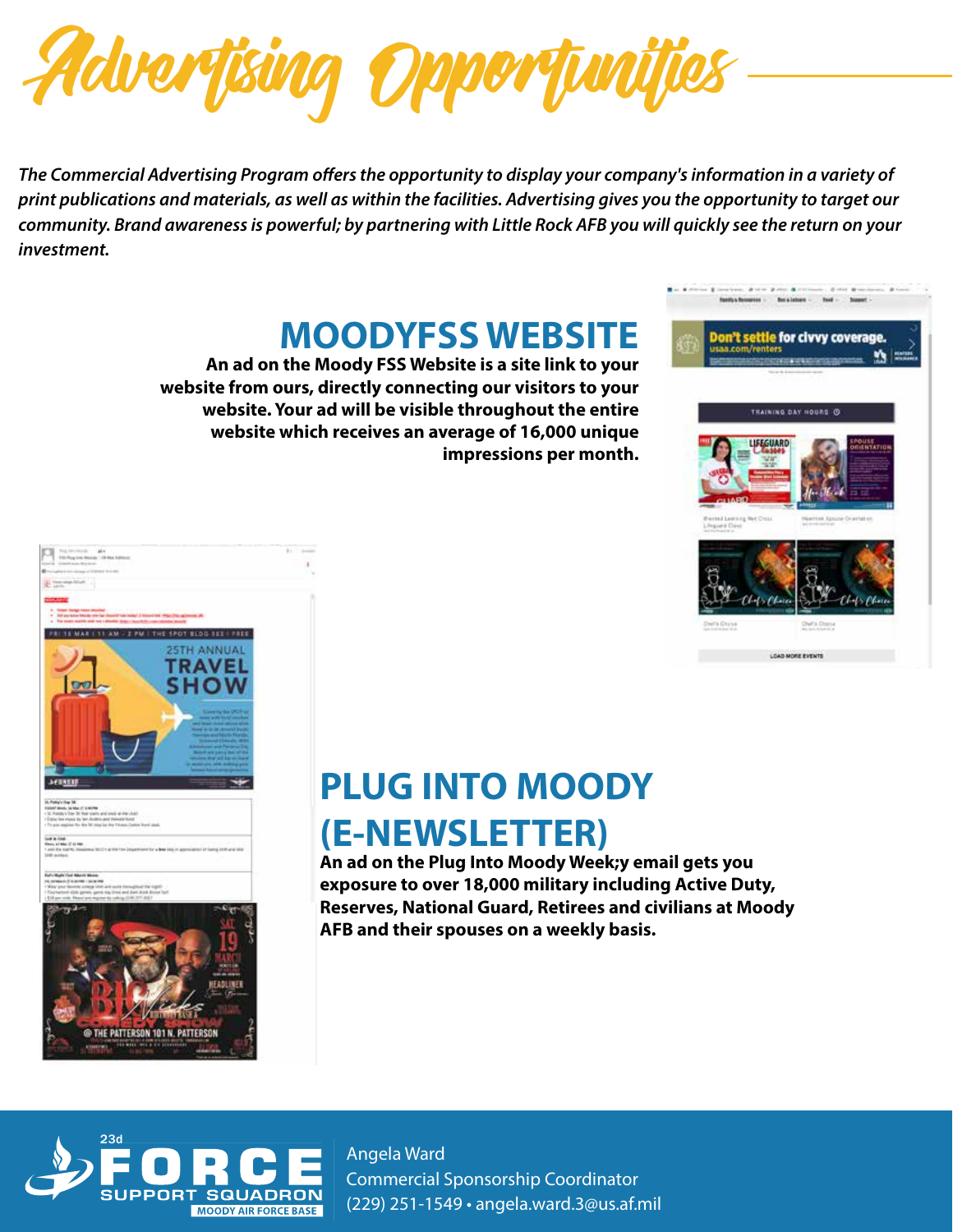

## **DIGITAL MONITORS**

**Throughout Moody AFB, the 23rd Force Support Squadron maintains full-color digital display monitors that constantly rotate our programs and events in**  high-traffic areas. These monitors are open to a limited **number of advertisers to ensure maximum exposure. You can expect your advertisement to be seen by hundreds of patrons on a daily basis.** 

### **DIGITAL MONITOR LOCATIONS:**

**the SPOT (ITT/Community), GA Pines Dining Facility, Fitness Center, Moody Field Club, Golf Course Pro Shop and Cafe.** 

**Moody Inn, the SHOP (Arts & Crafts, Auto, Equipment rental), Youth Center, CDC, Library coming soon.**



## **BOWLING CENTER**

**the SPOT Bowling Center features 11 lanes and is equipped with new, state-of-the-art monitors and an interactive bowling entertainment system.** 

### **ADVERTISING OPPORTUNITIES:**

**Your ad is above it all at the SPOT Bowling Center. Your advertisements rotate on the monitors that are not in play, providing coverage across the entire bowling center.** 



## **BANNER PLACEMENT**

**If you're looking for longevity, we offer numerous high-traffic banner locations throughout Moody AFB allowing for maximum consumer exposure.** 

### **BANNER PLACEMENT LOCATIONS:**

**Softball fields, Outdoor Recreation, Grassy Pond, Base Pool, Fitness Center and more**

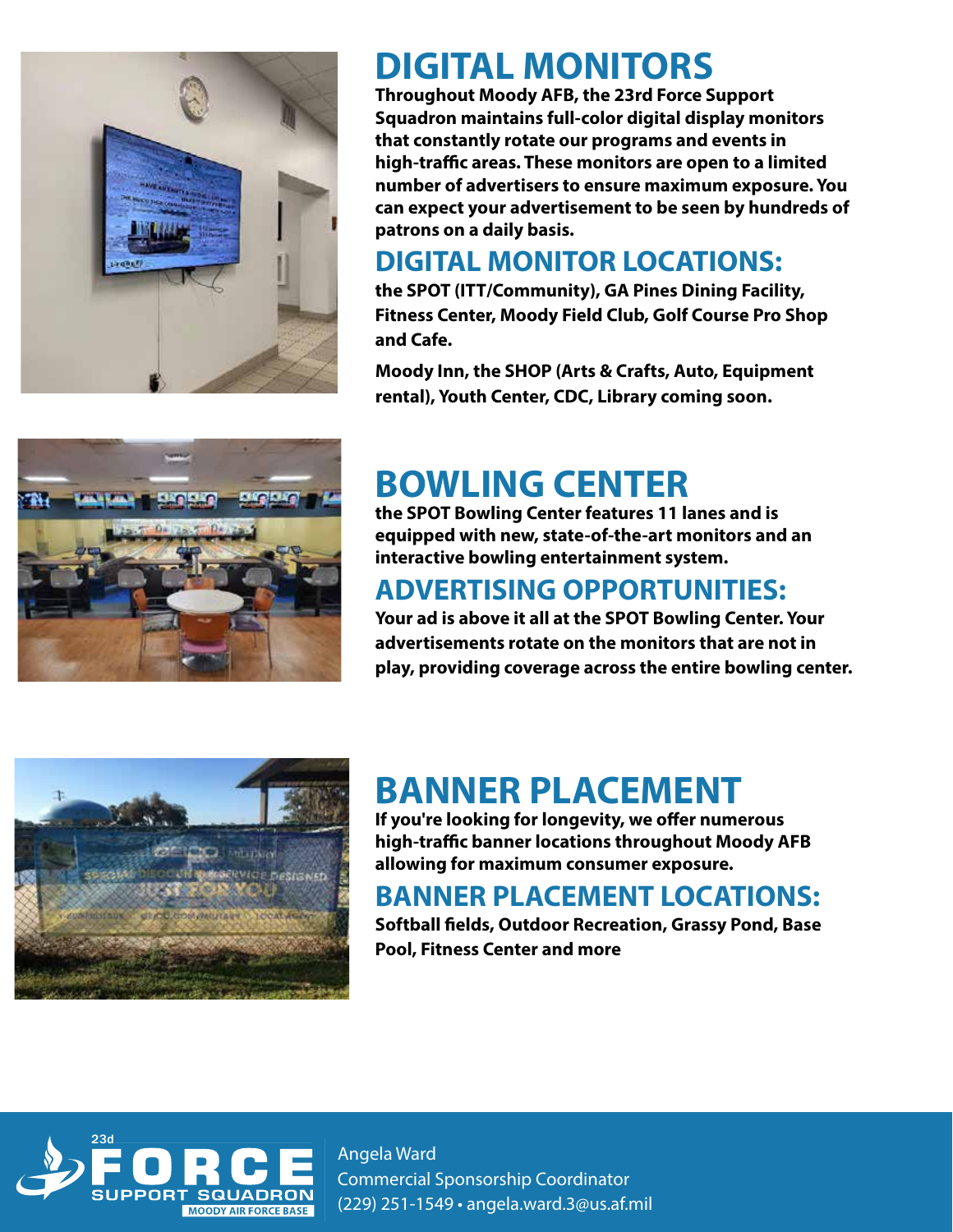

|                                                                  | <b>One Time</b> | 3 Months  | <b>6 Months</b> | <b>Annual</b> |
|------------------------------------------------------------------|-----------------|-----------|-----------------|---------------|
| Website Skyliner Ad (MoodyFSS.com)                               | N/A             | \$350 per | \$300 per       | \$250 per     |
| Costs per month (additional \$40 per graphic design)             |                 | month     | month           | month         |
| 3 month commitment required                                      |                 |           |                 |               |
| Plug into Moody, Premium Highlights Header Ad                    | \$500           | \$350 per | \$300 per       | N/A           |
| (Only one ad slot available, additional \$40 per graphic design) |                 | month     | month           |               |
| 3 month commitment required                                      |                 |           |                 |               |
| Plug into Moody, Weekly Footer Ad                                | N/A             | \$250 per | \$200 per       | N/A           |
| (Only one ad slot available, additional \$40 per graphic design) |                 | month     | month           |               |
| 3 month commitment required                                      |                 |           |                 |               |
| <b>Digital Monitors ITT/Community</b>                            | N/A             | N/A       | \$125 per       | N/A           |
| 3 month commitment required                                      |                 |           | month           |               |
| Digital Monitors GA Pines Dining Facility, Fitness Center        | N/A             | N/A       | \$250 per       | N/A           |
| 3 month commitment required                                      |                 |           | month           |               |
| <b>Digital Monitors Moody Field Club</b>                         | N/A             | N/A       | \$175 per       | N/A           |
| 3 month commitment required                                      |                 |           | month           |               |
| Digital Monitors Lucy's Corner (in Parker Green Wing Building)   | N/A             | N/A       | $$125$ per      | N/A           |
| 3 month commitment required                                      |                 |           | month           |               |
| Digital Monitors Golf Course Pro Shop and Café                   | N/A             | N/A       | $$125$ per      | N/A           |
| 3 month commitment required                                      |                 |           | month           |               |
| the SPOT (11 Bowling Qubica System Monitors)                     | N/A             | \$250 per | \$200 per       | \$175 per     |
| 3 month commitment required                                      |                 | month     | month           | month         |
| <b>Banner Placement</b>                                          | N/A             | \$450 per | \$400 per       | \$350 per     |
| Softball fields, Outdoor Recreation, Grassy Pond, Base Pool,     |                 | month     | month           | month         |
| <b>Fitness Center and more</b>                                   |                 |           |                 |               |
| 3 month commitment required                                      |                 |           |                 |               |
| <b>Fitness Center</b>                                            | N/A             | \$450 per | \$400 per       | \$350 per     |
| Banner (no larger than 8 x 3)                                    |                 | month     | month           | month         |
| 3 month commitment required                                      |                 |           |                 |               |
| 1/4 Page Color, Potty Poster Ad, Cost per Ad                     | N/A             | \$400     | \$350           | \$300 per     |
| (includes graphic design)                                        |                 | per       | per             | month         |
| 3 month commitment required                                      |                 | month     | month           |               |